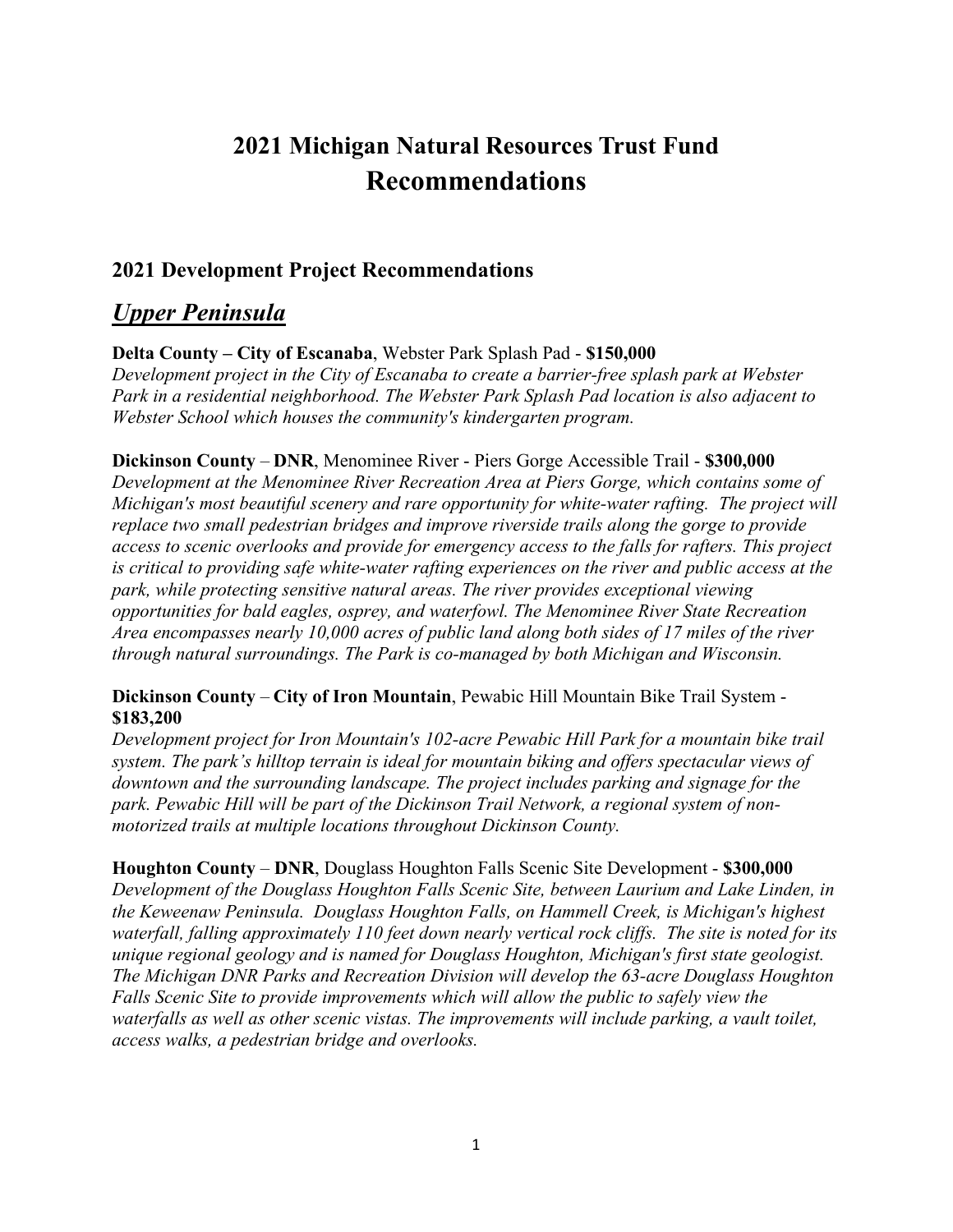### **Mackinac County** – **DNR**, Straits State Park Improvements - **\$300,000**

*Development project for the Learning Commons Building as part of the Straits of Mackinac Heritage Center located in the west unit of Straits State Park near St. Ignace, which includes the Father Marquette National Memorial. The Learning Commons is part of a long-range collaborative project between the DNR's Michigan Historical Center and regional partners such as Moran Township, the Sault Ste. Marie Tribe of Chippewa Indians, Mackinac Straits Health System, and Lake Superior State University. The Learning Commons Building will provide learning opportunities around the Anishinaabe and French heritage of the region. Native American perspectives on the natural world will be explored, as well as current and future uses of Michigan's natural resources.*

# **Mackinac County** – **Clark Township**, Peek-a-Boo Trail - **\$200,300**

*Development of a mountain bike trail network totaling 4 miles in length on DNR-owned land in Clark Township. The trail will offer multiple skill levels to accommodate beginner through experienced riders. The trail network will be constructed over existing cross-country ski trails. The forested property is adjacent to the Pearson Creek which features a large beaver pond.*

#### **Marquette County** – **Iron Ore Heritage Recreation Authority**, Iron Ore Heritage Trail - Marshlands Boardwalk - **\$218,200**

*Development to provide a nature trail experience along the Iron Ore Heritage Trail in Negaunee. A new non-motorized trail and boardwalk loop off the main trail route, will provide access to a natural marshland for bird and wildlife viewing. The Iron Ore Heritage Trail is a 47-mile, year-round, multi-use trail that crosses the Marquette Iron Range through multiple communities in Marquette County and provides interpretive signage focusing on the region's mining heritage and bountiful natural resources.*

# *Northern Michigan*

**Alcona County** – **DNR**, Harrisville State Park - Footbridge Replacement - **\$50,000** *Development to replace a footbridge that is a critical pedestrian link between the modern campground and the day-use beach area. The bridge is over 20 years old, and the abutments are failing due to erosion. The new bridge will provide an accessible route from the campground to the beach.*

**Alpena County** – **City of Alpena**, Bay View Park Restroom and Pavilion - **\$300,000** *Development of restroom facilities to support events and activities at Bay View Park, including the band shell, kiddie park and tennis and basketball courts. This will also provide additional facilities for events and activities downtown and at the marina.*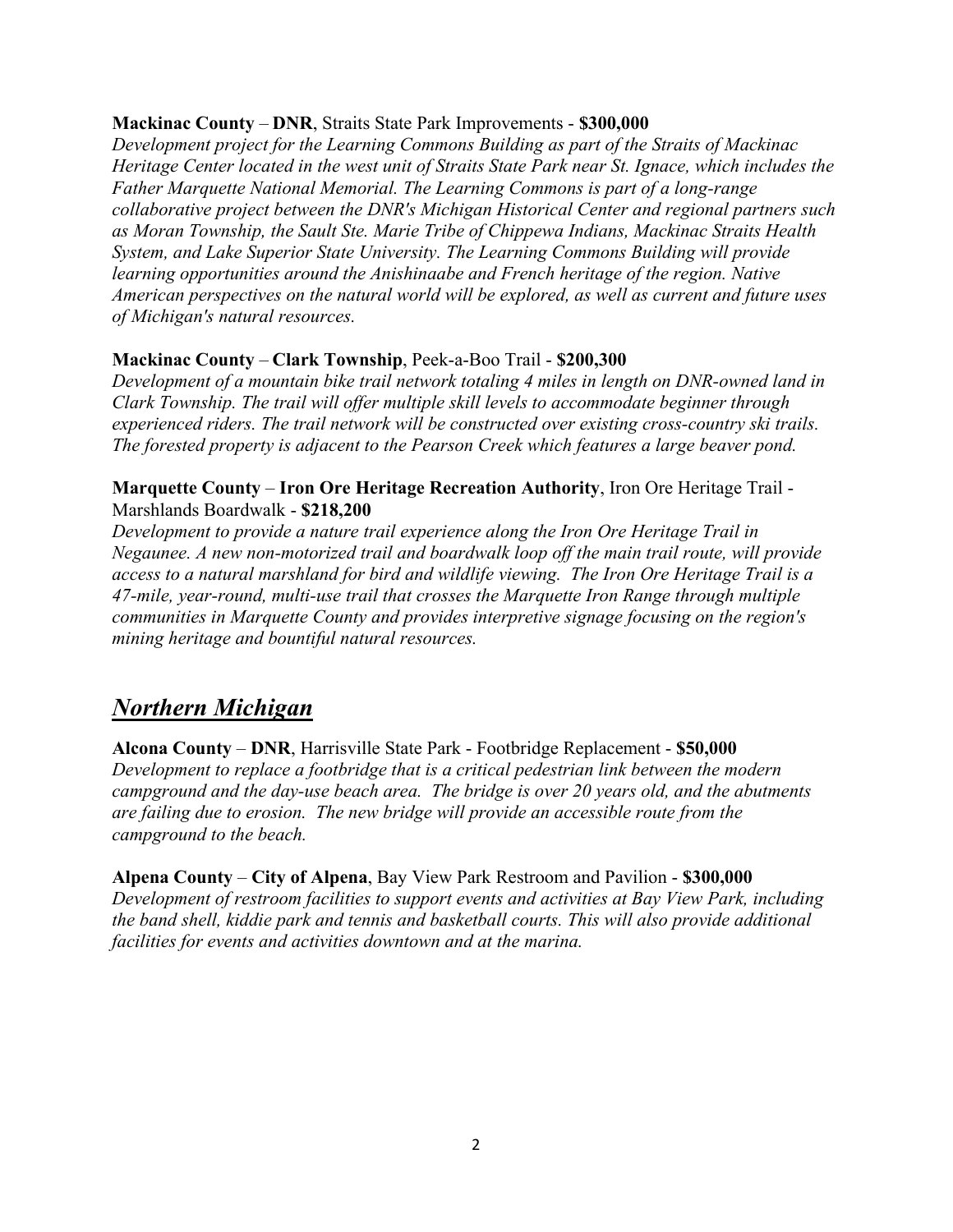## **Antrim County** – **Antrim County**, Grass River Natural Area River Access Improvements - **\$300,000**

*Development of the Grass River Natural Area boardwalk river access trail to provide a safer, more environmentally sensitive, and completely accessible trail for the community. This project will complete the replacement and improvement of another .39 mile (2,050 LF) of the trail and increase the width to make it accessible to all. The project will also build new observation platforms that are ramped for access, enlarge the dock area, and install an accessible kayak launch.*

## **Benzie County** – **DNR**, Platte River Hatchery Accessibility and Education - **\$300,000**

*Development to enhance accessibility of the Platte River State Fish Hatchery Visitors Center, hatchery, and raceway buildings, as well improve site grounds and accommodations. The project includes improvements and updates to interpretive displays for drop-in visitors, schools, and other groups to enjoy and learn more about the importance of Michigan's fisheries and aquatic resources. Other improvements include renovation of existing infrastructure to comply with and exceed ADA minimum requirements, a fishing platform, picnic shelter, benches along trails, and development of a new trail section to loop guests back to the Visitors Center and guest parking area from the Upper Platte River. Finally, a solar installation will demonstrate technology that will reduce the facility's global climate change impact and show guests that the Department is on a path towards carbon neutrality by 2050.*

#### **Charlevoix County** – **City of Boyne City**, Boyne City Open Space Pathway - **\$300,000** *Development of non-motorized pathways at the Boyne City Open Space Park. The parcel was recently purchased with MNRTF funding and is 4.6 acres with 600 feet of frontage on Lake*

*Charlevoix. The site is used as an open space park available for public use and enhances the economic activity at adjacent properties including the public boat launch and commercial businesses downtown.*

**Emmet County** – **City of Petoskey**, Winter Sports Park Hockey Rink Pavilion - **\$298,000** *Development to install a pavilion to cover the existing hockey rink of approximately 115' by 215' in size. The pavilion will be nearly surrounded by bio-swales and a rain garden to manage the roof water run-off. Additionally, the project will include solar panels to further invest in resilient and sustainable practices of facility design. The solar panels will reduce utility costs to the city as well as our dependence on fossil fuel. This investment in the community is made possible by the Petoskey Noon Rotary and other donors who chose the project to celebrate their 100-year anniversary. The pavilion will enhance community recreation and quality of life for generations once installed.*

#### **Gladwin County** – **City of Beaverton**, Beaverton Trailhead - **\$255,000**

*Development of a trailhead for the Beaverton Trail at Porter Street and M-18 in the City of Beaverton. The trailhead will provide barrier-free parking, bike loops, a trail information kiosk, wayfinding signage, benches, lighting, and other amenities. This project also includes a fishing or observation deck on Ross Lake. The intent is to improve access and safety for trail users and attract visitors from all over Michigan.*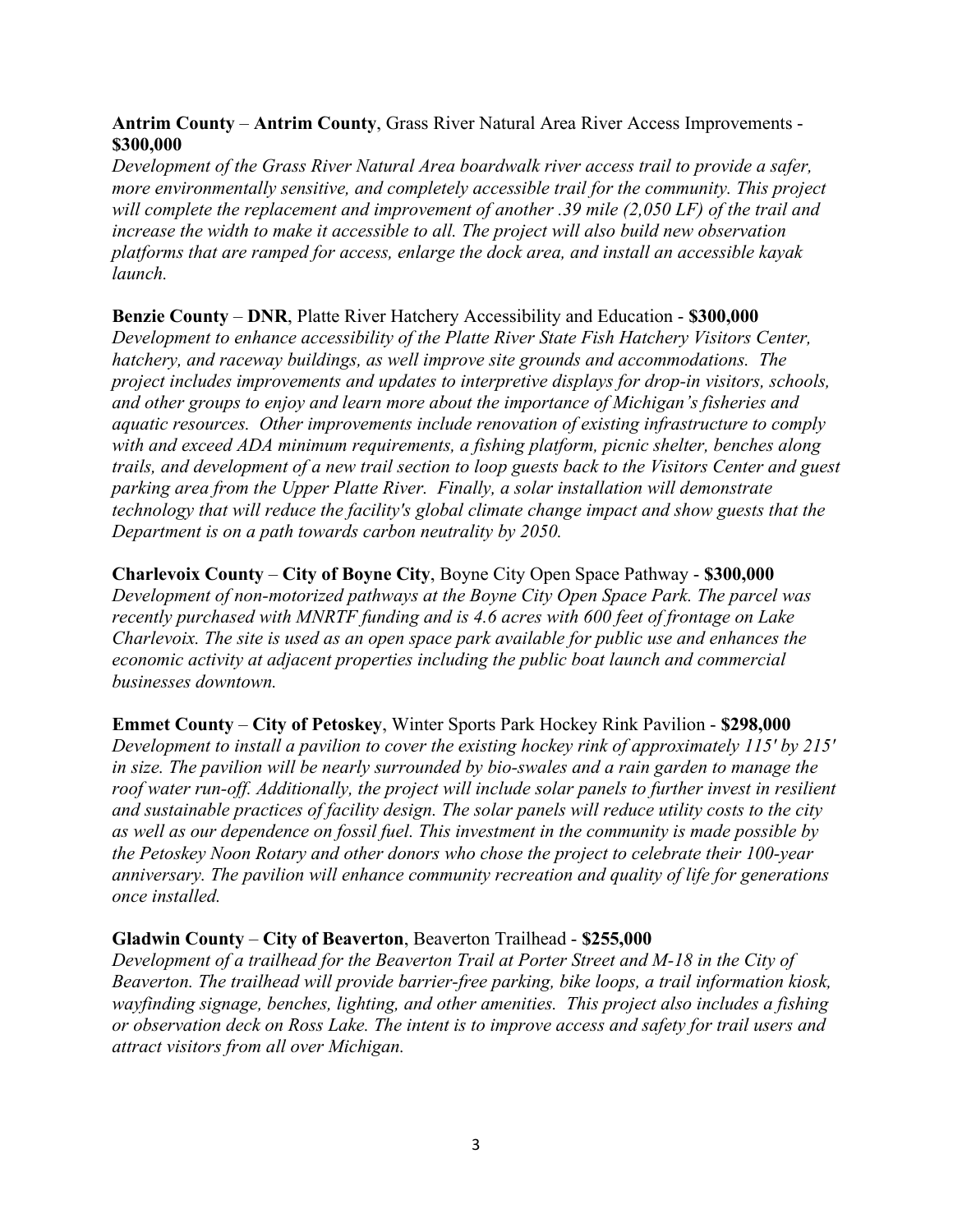#### **Iosco County** – **AuSable Charter Township**, Iron Belle Trail Segment- **\$300,000**

*Development of 4.8 miles of the Iron Belle Trail (also Phase IV of the Iosco Exploration Trail) along the Lake Huron side of US-23 in AuSable Township, Iosco County. The 10'-wide, primarily asphalt non-motorized trail will serve both a regional need as part of cross-state and cross-county trail systems and as a local recreation and transportation facility between Tawas and Oscoda.*

**Kalkaska County** – **Garfield Township**, Veteran's Park Playground and Access - **\$112,500** *Development of Garfield Township's Veteran's Park to include a reconfigured driveway, accessible walkways, and a universally accessible playground. Due to the park's popularity, the current entrance drive is congested and will be relocated to improve safety and traffic flow. In addition, accessible walkways will be added to improve access to amenities throughout the park and provide a fitness path.*

#### **Missaukee County** – **Missaukee County**, Cadillac Single-Track Bike Trail - **\$110,900**

*Development of an all-season, sustainable Single-Track Trail at the Cadillac Pathway. The trail will be developed to attract mountain bikes as well as snow-shoe users in the winter. The single track will run roughly parallel to the existing Cadillac Pathway, which is preferred by walkers, hikers, and cross-country skiers and adjacent to the Clam River. The single-track trail will attract local as well as regional mountain bikers, as there is not another single-track facility within a 45-minute drive of Cadillac.*

**Presque Isle County** – **City of Rogers City**, Lakeside Park Pavilion and Playground - **\$185,000** *Development to renovate Lakeside Park with modern restrooms and play equipment. The existing bathrooms were constructed in 1964 and do not meet standards set forth in the Americans with Disabilities Act. The playground equipment that is being replace is outdated and does not meet current safety standards. Lakeside Park, the most popular of the City's park system, is home to its public boat harbor, beach, and community performance shell. The Park hosts many annual events, including a summer concert series and weekly city band performance as well as the extremely popular Nautical Festival and multiple fishing tournaments.*

**Wexford County** – **DNR**, Mitchell State Park - Pavilion & Restroom Replacement - **\$300,000** *The proposed project will replace an outdated restroom pavilion building, improve accessibility, and improve pedestrian and vehicle circulation in the day-use beach area of Mitchell State Park. The existing building serves day-use visitors and provides a shelter for shaded picnic and event space. The building has exceeded its useful life and no longer meets design standards. The dayuse beach area lacks pedestrian access connections, and the parking lot configuration often causes back-ups during the busy season. The day-use beach area continues to be a popular location for swimming, picnicking and playground activities and connects directly to the Carl T. Johnson Interpretive Center via a culvert walkway under M-115.*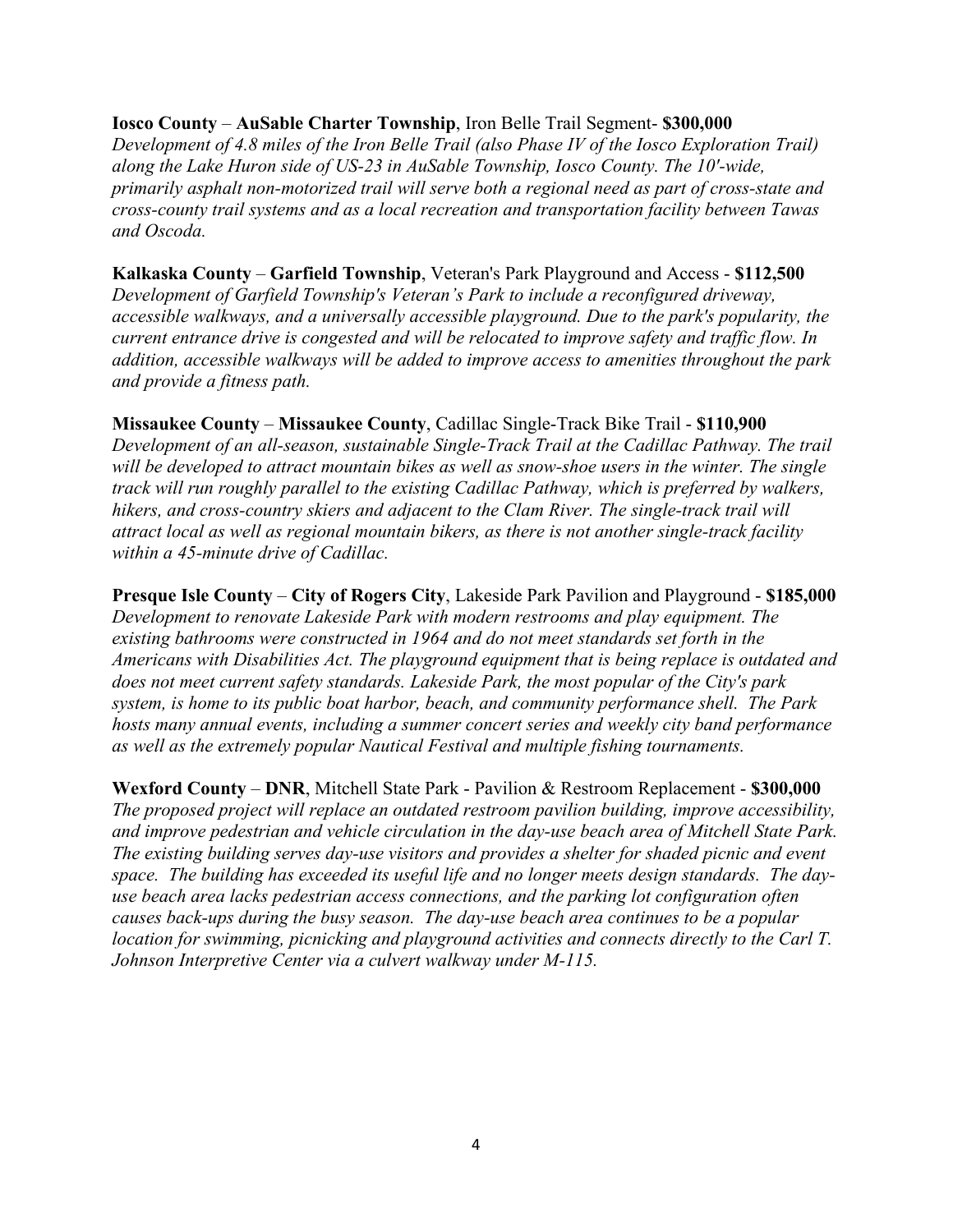# *Western Michigan*

## **Allegan County – Casco Township**, Casco Nature Preserve Park Improvements on Lake Michigan - **\$291,000**

*Development of amenities at the Casco Township Nature Preserve, a trailhead and rest stop along the Lake Michigan National Water Trail at the beach and the Blue Star Trail - a regional non-motorized bicycle route and a segment of U.S. Bicycle Route 35. The project includes a new driveway, parking lot, and restroom building as well as walkways overlooking Lake Michigan.*

# **Allegan County** – **City of Fennville**, Paradise Park Improvements - **\$300,000**

*Development of a multi-purpose sports field and pathway within Paradise Park. The existing ballfield will be renovated to improve drainage and facilitate the creation of a new wetland and sledding area at the park. An elevated boardwalk with an overlook deck will connect the new path to the adjacent neighborhood.*

## **Allegan County** – **Ganges Township**, Pier Cove Park Renovation - **\$266,000**

*Development project to enhance the overall accessibility and scenic value of Pier Cove Park while honoring the rich history, quiet restfulness, and natural beauty of this unique lakeshore area. A new walkway and gathering space will add barrier-free accessibility to parking, reconstruction of steps down to the beach, and a new Lake Michigan overlook.*

## **Berrien County** – **City of Bridgman**, Toth Park Playground Renovation - **\$50,000**

*Development project at Toth Park to replace aged play equipment with new equipment and ADA surfacing. New ADA-accessible pathways will connect the play equipment to existing access paths, outdoor pavilion, and restrooms, creating an improved and safer user experience in the park.*

#### **Berrien County** – **City of Niles**, Niles Dam Park Development - **\$232,800**

*Development of a boat launch and related parking at Niles Dam Park along the Dowagiac River. With the removal of the Pucker Street Dam, the City of Niles is investing in the first phase of park redevelopment to create a premier outdoor recreation experience for the community. This site is an enormously popular fishing destination in a unique cold-water fishery. It also connects to the Dowagiac River Water Trail. Renovation of the current dirt parking lot, walkways and steep boat launch will offer improved recreational opportunities for anglers, kayakers, canoeists, tubers and nature enthusiasts.*

#### **Berrien County** – **Niles Charter Township**, Ontario Trailhead Development - **\$124,600**

*Development of a trailhead at Ontario Street for the Indiana-Michigan River Valley Trail (I/MRVT) system. The proposal is to use an existing 1.5-acre parcel of land which borders the I/MRVT and implement trail-specific features to support trail use and enjoyment. The I/MRVT has been in progress for over 10 years. It was completed in November 2019 and connects three cities in southwest Michigan and northcentral Indiana. There are currently no trailhead facilities between South Bend and Niles.*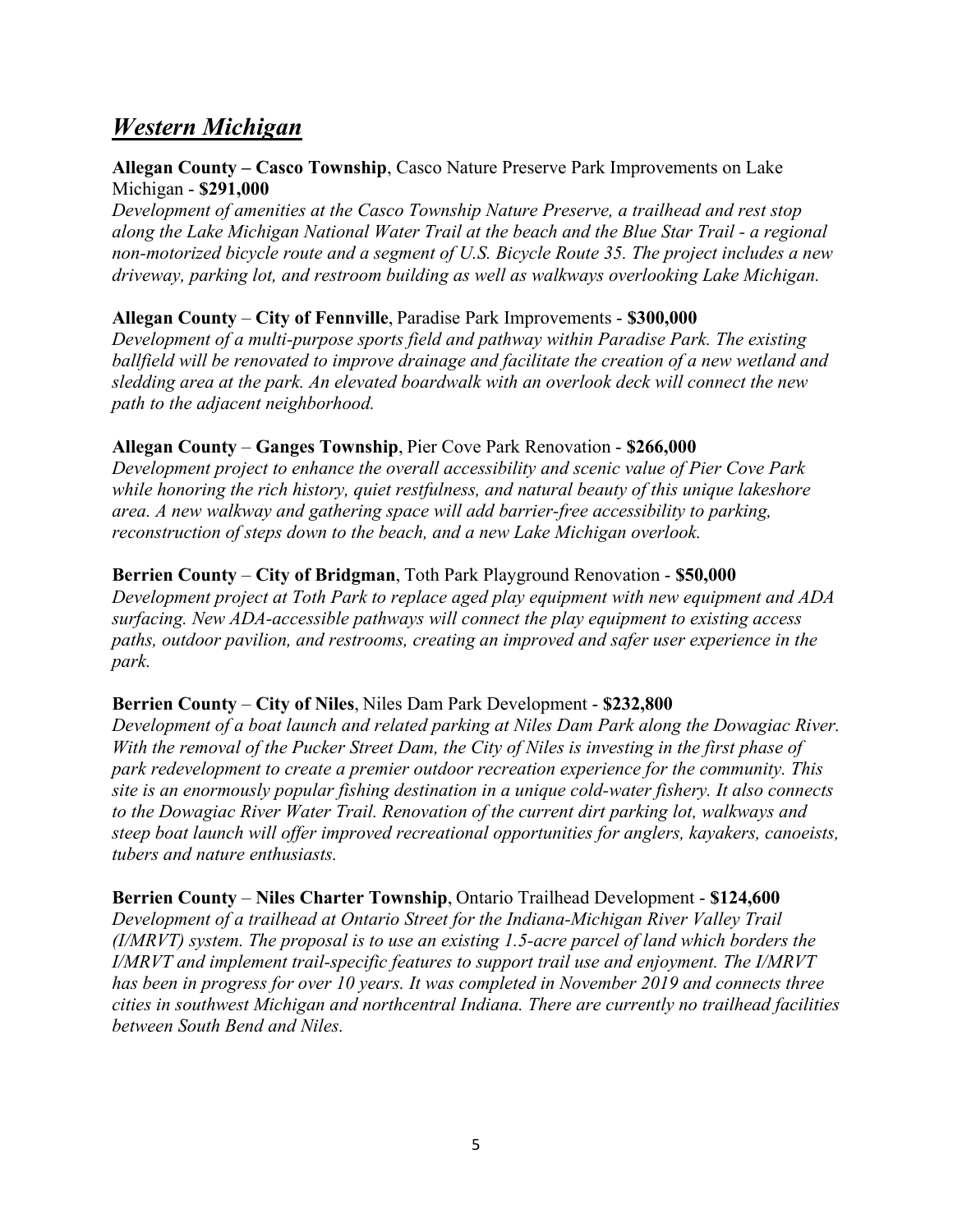## **Berrien County** – **St. Joseph Charter Township**, Carronde Park Tennis Court Renovation - **\$50,000**

*Development to renovate the 45-year-old tennis courts at Carronde Park. This renovation will result in improved ADA access to the courts and the addition of pickleball courts and green space.*

## **Berrien County** – **St. Joseph Charter Township**, Kedzie Kids Park Playground Renovation - **\$50,000**

*Renovation of Kedzie Kids Park to replace 30-year-old play structure with a universally accessible play structure, swing, and surfacing, to improve play access for all ability levels. Renovation of the popular 0.3-acre neighborhood park will include a new accessible pathway from the parking area.*

# **Cass County** – **City of Dowagiac**, Riverside Park Development - **\$300,000**

*Development project for Dowagiac's Riverside Park. The project consists of an overlook and fishing platform, benches, recycling bins, native landscaping, parking facilities and ADA accessibility to the creek. Riverside Park is bordered by beautiful Dowagiac Creek and users will enjoy fishing, relaxation and wildlife viewing along the water. The Park will also serve as a trailhead for the proposed Elks Trail once it is completed.*

## **Ionia County** – **City of Belding**, Lightning Bend Trailhead and Pathways - **\$300,000**

*Development of amenities at Lightning Bend Preserve, home to many rustic trails that meander through towering forests, past lush vernal pools, and along ridges overlooking the Flat River. The project proposes improvements to the existing park trailhead off Merrick Street with a new bathroom facility and the development of a neighborhood trailhead off Gooding Street. In addition, there will be an accessible non-motorized trail connection to both park trailheads and the Flat River, and essential upgrades to the existing 18-hole disc golf course known as SMASH Park.*

**Ionia County** – **City of Ionia**, Fred Thwaites Grand River Trail Reconstruction - **\$300,000** *Development project to renovate 3.2-miles of the Fred Thwaites Grand River Trail along the Grand River from Ionia Free Fair Grounds to Quarry Road. Along with repaving the existing trail, this project aims to significantly improve the Cleveland Street trailhead. At this newer trailhead, the improvements will include a paved parking lot, benches, picnic tables, a trailhead kiosk, and portable restroom enclosure. The trail is a vital connection between the city's commercial district, neighborhoods, Riverside Park, and the Ionia Free Fair Grounds.*

#### **Ionia County** – **Village of Saranac**, Scheid Park Improvements - **\$300,000**

*Development to expand amenities at Scheid Park, a 15.6-acre neighborhood park along the Fred Meijer Grand River Trail (FMGRT). The project will construct a restroom-concession building, provide additional barrier-free parking and accessible walkways to existing ball fields.*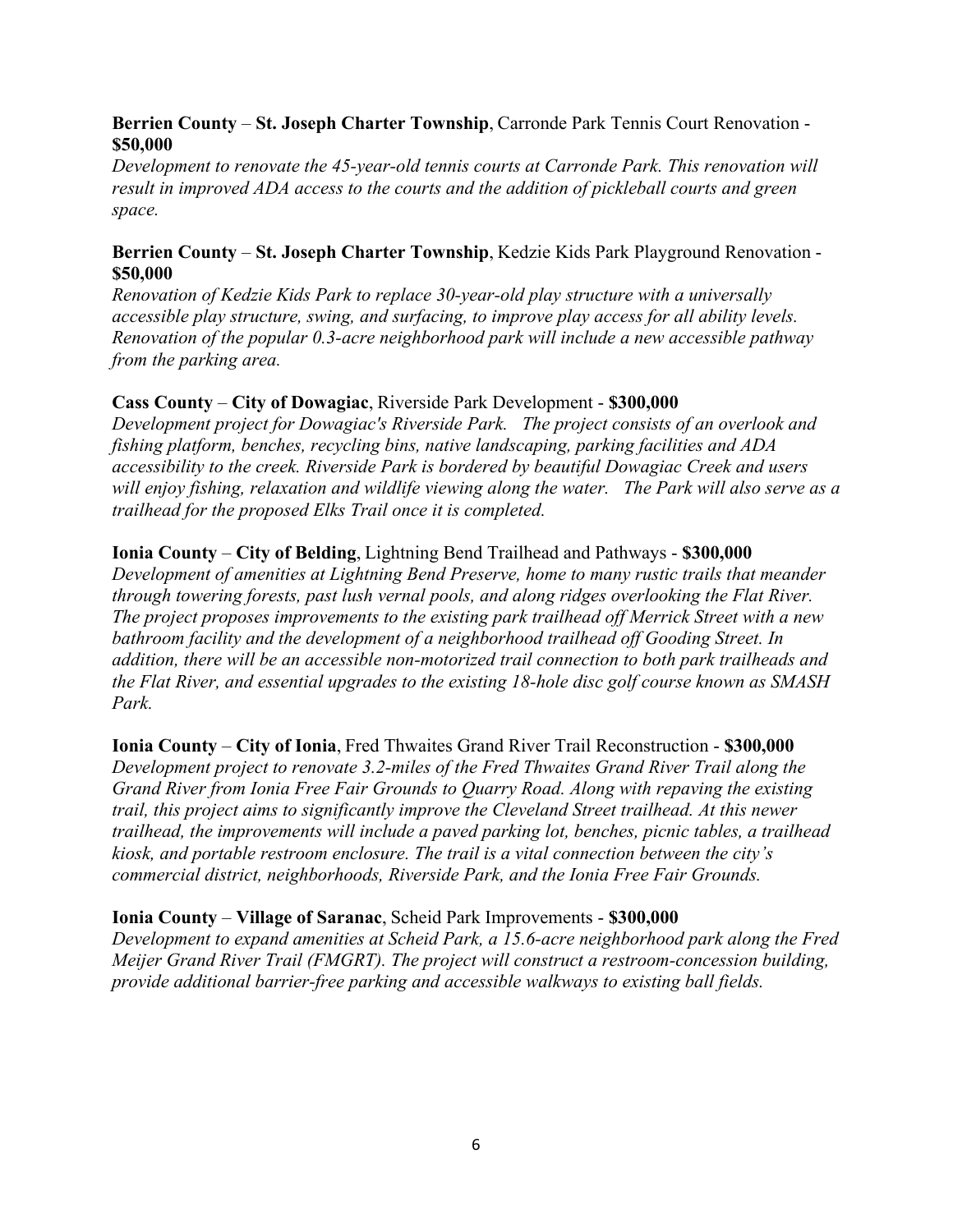#### **Kalamazoo County** – **DNR**, Fort Custer Recreation Area - River Valley Trail - **\$300,000**

*Development of 1.5 miles of paved non-motorized trail through Fort Custer Recreation Area. The trail will become part of the Kalamazoo River Valley Trail through the town of Augusta and linking the Kal-Haven Trail and the Battle Creek Linear Path for a total trail length of 140 miles. This trail is also part of Michigan's Iron Belle Trail and is part of a regional effort with Kalamazoo County to expand the non-motorized trail network. The trail will provide economic benefits to the Kalamazoo-Battle Creek region as people use the trail for recreation and tourism.*

## **Kalamazoo County** – **DNR**, Gourdneck SGA Access Improvements - **\$300,000**

*Development to improve public access to the Gourdneck State Game Area. The Hampton Lake Trail parking lot will be enlarged and resurfaced (60' x 100') and boulders will be installed to stop vehicle access to the interior of the game area. In addition, a kiosk will be installed with interpretive information and an accessible boardwalk will be constructed leading to a scenic fishing deck and accessible kayak launch on Hampton Lake. The game area lies within the Portage city limits. Since its establishment in 1941, suburban development has gradually expanded around the game area. Despite this urban-wildland interface, the area has remained a popular destination for hunters, and hosts a variety of wildlife and natural communities. In cooperation with the city of Portage, the SGA is being developed as a model urban state game area that will introduce residents to hunting, wildlife, and nature.*

## **Kent County – Cannon Township,** Kies Road Iron Belle-North Country Trail Connector - **\$300,000**

*Development of the IBT/NCT trailhead at Luton Park, operated by Kent County. The project will construct a non-motorized trail connector on the north side of Kies Road through a scenic rural part of the township. Trailhead developments will include a trail map, bike fix station, benches, a rain garden, and bike racks.*

## **Kent County – City of Grand Rapids,** Development of River Edges Trail - Leonard to Ann Segment 1 - **\$300,000**

*Development of 690' of a non-motorized trail with river frontage along the east bank of the Grand River. The segment includes the Leonard Street underpass, a universally accessible 12' wide shared use trail with a 2' buffer, river access, LED lighting, native planting slope restoration, benches with accessible companion seating, and signage. Ultimately, the trail will connect downtown Grand Rapids to the Fred Meijer White Pine Trail State Park.*

# **Kent County – City of Grand Rapids,** Development of River Edges Trail - Leonard to Ann Segment 2 - **\$300,000**

*Development of 3,215' of a non-motorized trail with river frontage along the east bank of the Grand River. This segment will extend from Leonard Street to the railroad bridge and include a spur connecting to Monroe Avenue. A universally accessible 12' wide shared-use trail with a 2' buffer, river access, LED lighting, native planting slope restoration, benches with accessible companion seating, and signage. Ultimately, the trail will connect downtown Grand Rapids to the Fred Meijer White Pine Trail State Park.*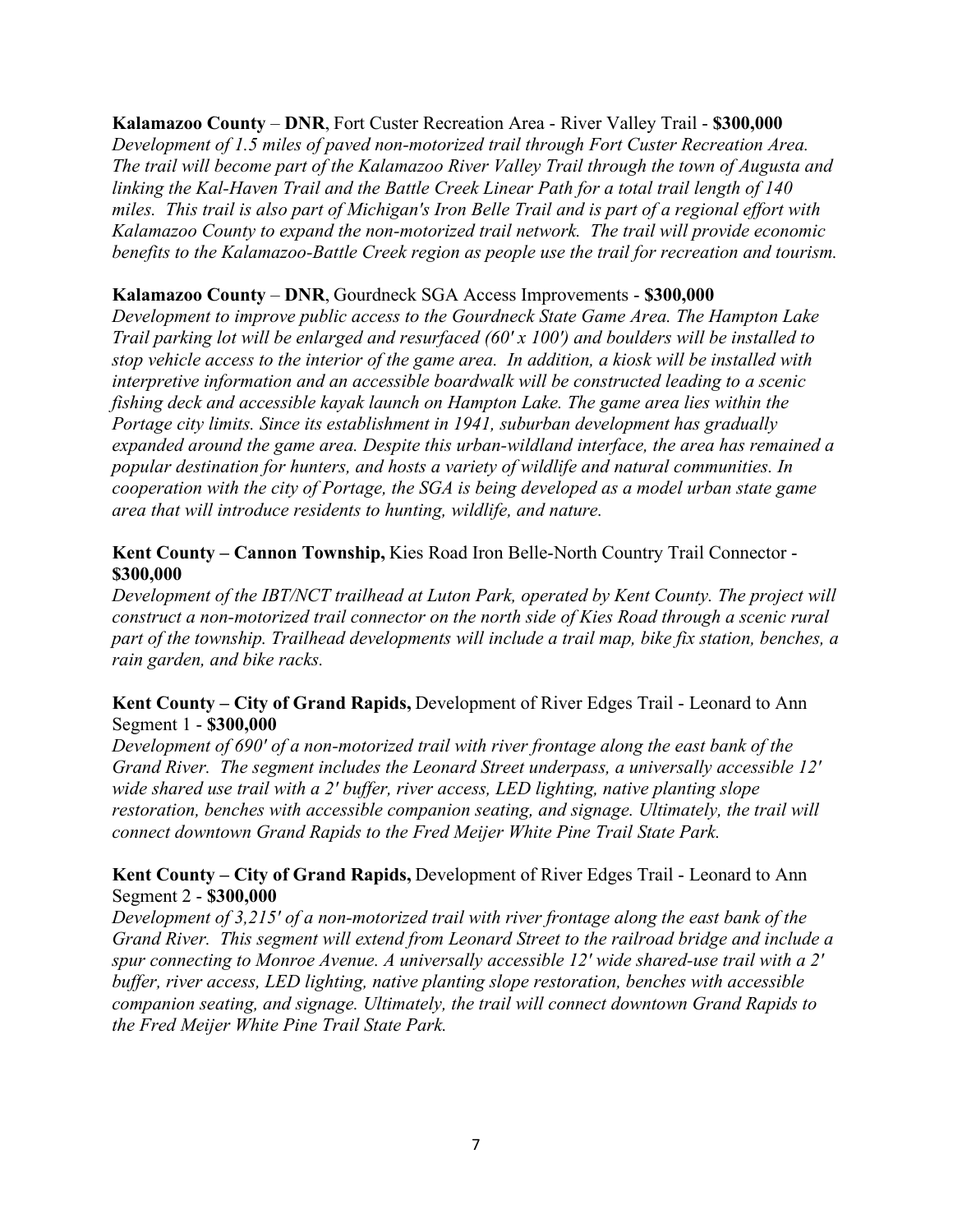## **Kent County – City of Grand Rapids,** Development of River Edges Trail - Leonard to Ann Segment 4 - **\$300,000**

*Development of 559' of a non-motorized trail with river frontage along the east bank of the Grand River. The segment includes the Ann Street underpass, a universally accessible 12' wide shared-use trail with 2' buffer, river access, LED lighting, native planting slope restoration, benches with accessible companion seating, and signage. Ultimately, the trail will connect downtown Grand Rapids to the Fred Meijer White Pine Trail State Park.*

## **Kent County – City of Grandville,** Buck Creek Trailhead at Mill Race Park - **\$231,300**

*Development of the Buck Creek Trailhead at Mill Race Park to add a pavilion, interpretive signage, "naturescape" playground, trail loop with bridge over Buck Creek, native plantings, and parking. The improvements will accentuate the natural beauty of the park, provide additional recreational amenities within walking distance of many residents, and improve access to the park's natural resources.*

## **Kent County – City of Kentwood,** East Paris Park Improvements - **\$214,100**

*Development of East Paris Park to renovate the existing bituminous trails completed by a previous MNRTF grant. The trails will be replaced with an 8'-wide limestone path that will provide an accessible surface that can easily be repaired when roots appear. The project also provides for various amenities including a trail map kiosk, LED lighting, benches, bike racks, grills, picnic tables, serving tables, and a reading trail.*

## **Kent County – City of Lowell,** River Valley Rail-Trail - Lowell Connector - **\$300,000**

*Development of 2.1 miles of non-motorized trail to connect the Fred Meijer River Valley Rail Trail through the City of Lowell, including a pedestrian bridge across the Grand River. This trail is part of the 125-mile Fred Meijer Mid-West Regional Trail network, allowing uninterrupted use from Owosso to Lowell to Belding to Alma. It is accessible to downtown Lowell, the home to the North Country National Scenic Trail, which parallels portions of the proposed project.*

#### **Kent County – Plainfield Charter Township,** Grand Rogue Park - **\$300,000**

*Development of the Grand Rogue Park at the confluence of the Rogue and Grand Rivers. The project includes the first water access at the site via an access dock, kayak launch, and observation deck. Additional improvements include a road and parking lot, pavilion, improvements to the existing play equipment, benches, picnic tables, grills, bike racks, and signage.*

#### **Lake County – Lake County,** Lake County ORV Park - **\$300,000**

*Development of the Lake County ORV Skills Development Center for novice users. This facility will complement the improvements to Webber Township's Community Park (Grant #TF21-0127) just south of the property. The project will include a paved parking lot, two safety training areas, a tot-lot and learner trail, a beginner trail, and a skill development trail.*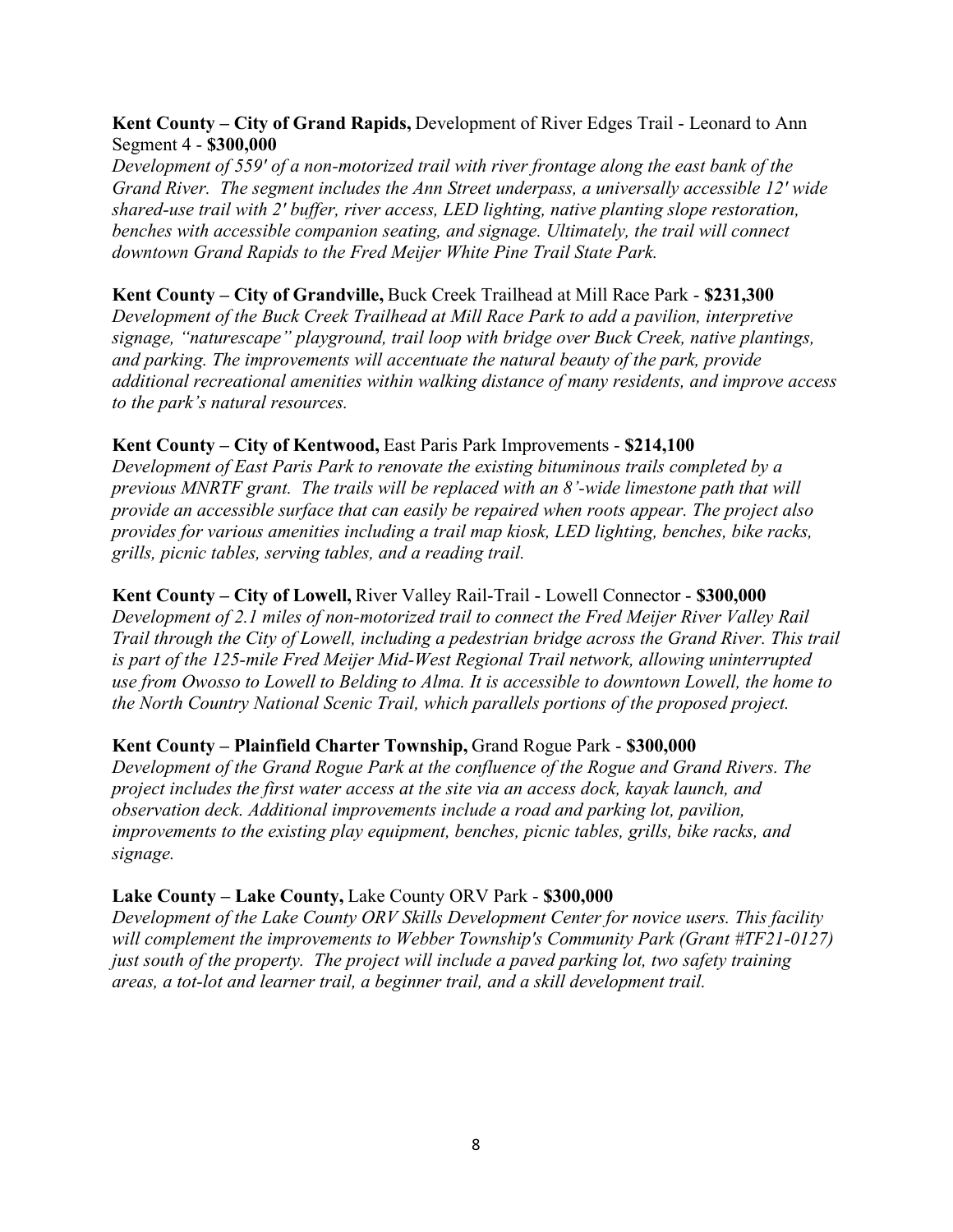## **Lake County – Webber Township,** Webber Township ORV Park - **\$183,800**

*Development of the existing township park to complement the ORV Training Center construction on the adjacent Lake County property to the north (Application TF21-0141). Features include paved parking, access pathways and renovation of the existing shelter to provide the site's first modern restroom.*

#### **Mason County – City of Ludington,** Cartier Park Bathhouse - **\$300,000**

*Development project to remodel two bathhouses at Cartier Park, a 68-acre park with 2500-feet of frontage on Lincoln Lake. Cartier Park hosts the only location in the city that offers camping opportunity and a natural forested setting. The bathhouse renovation will incorporate modern accessibility features.* 

#### **Mecosta County – Mecosta County,** Brower County Park - Water Access - **\$281,400**

*Development project to improve water access opportunities for multiple user groups camping and recreating at Brower County Park. The project improvements include an accessible kayakcanoe launch, fishing platform, and paved parking spaces with a barrier-free trailer space. Sustainable design improvements include a bioswale to collect runoff, a boat and trailer wash down facility for invasive species control, and the addition of a vault toilet structure with solar lighting.*

## **Montcalm County – Crystal Township,** Crystal Township Park Redevelopment - **\$300,000**

*Development of Crystal Township's Park on Crystal Lake, approximately 300 feet of beach and*  lake viewing via a cascading terrace built into the existing hill. The project will renovate the *access pathway to incorporate two universally accessible ramp systems to the terraces and includes mobility beach mats from the lowest terrace to the water.*

## **Muskegon County – City of North Muskegon,** Ball Fields and Universal Access Hunting Blind - **\$300,000**

*Development of Russell Road Park, which was acquired with MNRTF assistance in a previous cycle. The project will construct a baseball diamond and universal access hunting blind within the wooded portion of the park. Site amenities will include an access driveway, parking, walkways, and spectator seating.*

**Ottawa County – City of Hudsonville,** Buttermilk Creek Park Bathrooms & Parking - **\$152,600** *Development of the newly established 10.4-acre Buttermilk Creek Park natural area. The project will provide a public restroom building, a rain garden feature, and onsite parking lot. These amenities will serve both Buttermilk Creek Park and the Buttermilk Trail, which is a nonmotorized public pathway system that the city has been constructing in segments over the past 10 years to enhance walkability and connectivity within the city and surrounding townships.*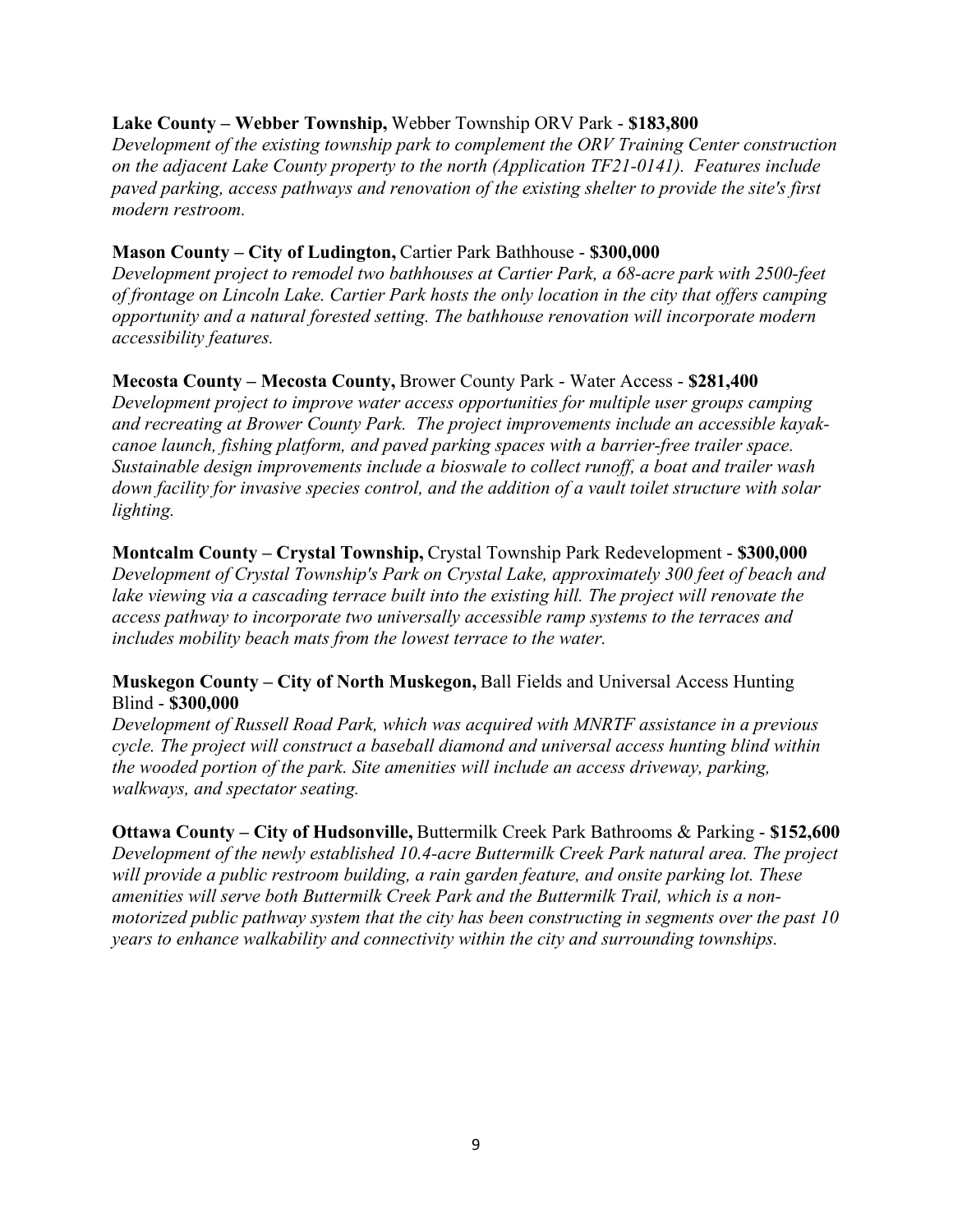**Ottawa County – Ottawa County,** Idema Explorers Trail - Stearns Bayou Connector- **\$300,000** *Development of a 2.3-mile trail segment along the Idema Explorers Trail that will provide the final non-motorized trail connection between the existing IET & Grand Haven – completing a 13-mile segment of the IET from the Grand Haven Pier to Riverside Park. This project includes construction of 11,182 feet of a 10' wide pedestrian-bicycle asphalt pathway as well as 600 feet of 14'-wide pedestrian expansion of the Green Street bridge over Stearns Bayou (off the Grand River) and a 400' by 14' boardwalk over Little Robinson Creek. Both the bridge and boardwalk will include bump-outs for wildlife viewing, fishing, and allowing those with physical challenges to enjoy the view or rest without being in the flow of traffic.*

# **Ottawa County – Ottawa County,** Kirk Park Renovation - **\$237,000**

*Development project to renovate Kirk Park's restroom facility to improve accessibility and extend its useful life. Moreover, the project will include installation of a new accessible playground, and trailhead amenities for three key regional trails along Lake Michigan. The trails are Lakeshore Drive Pathway between Holland & Grand Haven, the on-street paved shoulder that is part of US Bike Route 35, and the Lake Michigan Water Trail.*

## **Van Buren County – South Haven Area Recreation Authority,** Phoenix Avenue Kayak Launch Development - **\$229,800**

*Development of a new park on the Black River in Geneva Township to become a stop on the Bangor to South Haven Heritage Water Trail. The 1.17-acre park will provide an ADAaccessible kayak launch, parking, and vault toilet. Water trail users can paddle toward South Haven and eventually connect to the Lake Michigan Water Trail or stop in the "Trail Town" of South Haven to explore the growing tourism market. This portion of the Black River is a Type 1 trout stream and improvements will support angling pursuits.*

# **Van Buren County – Village of Paw Paw,** Maple Island Boardwalk and Fishing Platform - **\$300,000**

*Development project to replace the 82-year-old pedestrian walkway to Maple Island. The replacement will incorporate 2 new fishing platforms on the bridge, a wider walkway, bench seating, an ADA-compliant pathway to the existing island boat dock, and supporting amenities. The existing bridge is at the end of its life span and replacement is critical to the continued safety of users and their access to recreational activities on Maple Island.*

# *Central Michigan*

**Calhoun County – DNR**, Yankee Springs Recreation Area - Beach Wall Replacement - **\$50,000** *Development to replace the stone beach wall in front of the renovated pavilion to improve access to the beach and protect the pavilion from high water and wave action on busy Gun Lake.*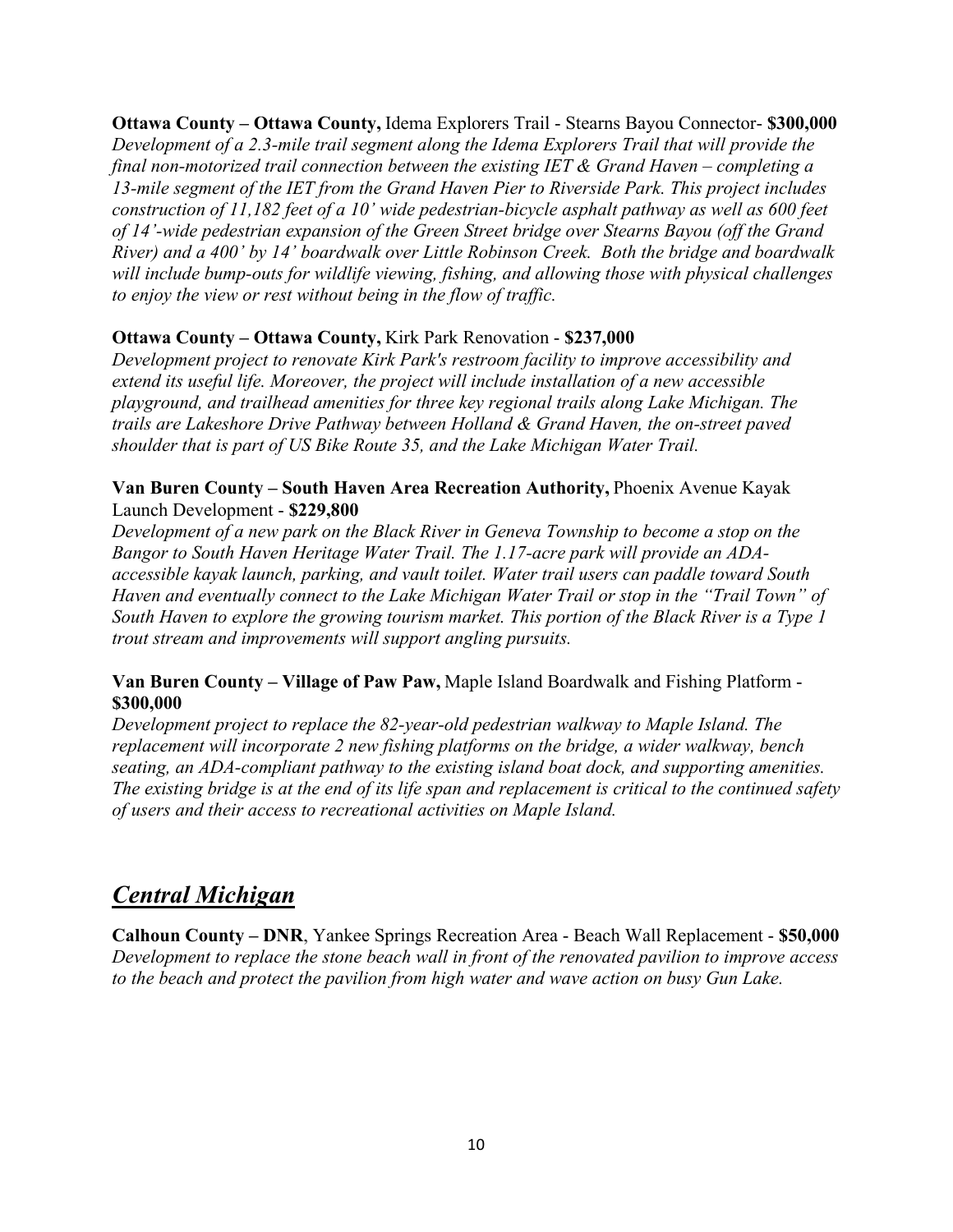## **Calhoun County – DNR**, Yankee Springs Recreation Area - Fishing Pier Replacement - **\$120,000**

*Development to replace the park's popular fishing pier at the Gun Lake day-use area. The pier has exceeded its useful life. This project will provide improved shoreline fishing access. The fishing pier will incorporate universal design principles including lowered railings where appropriate and other fishing amenities to make shoreline fishing more enjoyable for all users.*

## **Clinton County – City of St. Johns**, Scott Rd Multi-Use Trail Connector - **\$155,500**

*Development to connect two non-motorized trails and enable trail users' access to the city's Main Park from the Fred Meijer CIS Trail. The new trail will connect the Townsend Road Multi-Use Trail to the new route alongside Scott Road from the Fred Meijer CIS to the corner of Scott and Sturgis Streets.*

## **Clinton County – City of St. Johns**, Main City Park Improvements - **\$49,900**

*Development of Main City Park to increase accessibility to the Rotary Pavilion, ice rink and sand volleyball through the addition of paved parking, sidewalks, and accessible seating areas. The project will also renovate the sand volleyball court.*

**Eaton County – City of Grand Ledge**, Ball Field Development at Fitzgerald Park - **\$134,700** *Development to create a youth ball field with ADA accessibility on a vacant and currently unused, ten-acre parcel that is adjacent to the city's iconic Fitzgerald Park. This project will include development of a 13U/14U+ baseball field, a minimum of three (3) ADA parking spaces, 3,500 square feet of ADA connecting sidewalks from the parking lot area and around the southwestern area of the field. In addition, there will be an ADA barrier-free viewing area, wheelchair accessible picnic tables, barrier-free portable bathrooms, bioretention stormwater treatment swale, a green privacy buffer along the southern boundary of the property, and a rustic connecting path into the 2.6 miles of existing trails in Fitzgerald Park.*

**Genesee County – Genesee County**, Branch Road Universal Design Fishing Access - **\$240,500** *Development of a universal-design fishing location off Branch Road just North of the City of Flint. The project will move an existing ADA fishing dock approximately 800 feet north of its current location and re-install it. The project will also include a paved parking lot, accessible vault toilet, paved paths connecting all elements, an accessible picnic area, LED lighting, fencing and facility signage. This location will better facilitate the parking area and enable universal accessibility. The ADA fishing dock, in its current location, does not allow for an accessible approach.*

### **Genesee County – Genesee County**, Linden Park Pickleball Courts - **\$296,000** *Development of four pickleball courts, two multi-use tennis courts, paved parking facilities, a picnic area with tables, grills, and benches. The multi-use courts will be designed for either tennis or pickleball. The paved connection paths will join the parking facilities with the courts, picnic area and the multi-use trail that runs from the City of Linden to the north boundary of the park. This will allow for intergenerational park use and will be accessible to park users of all abilities.*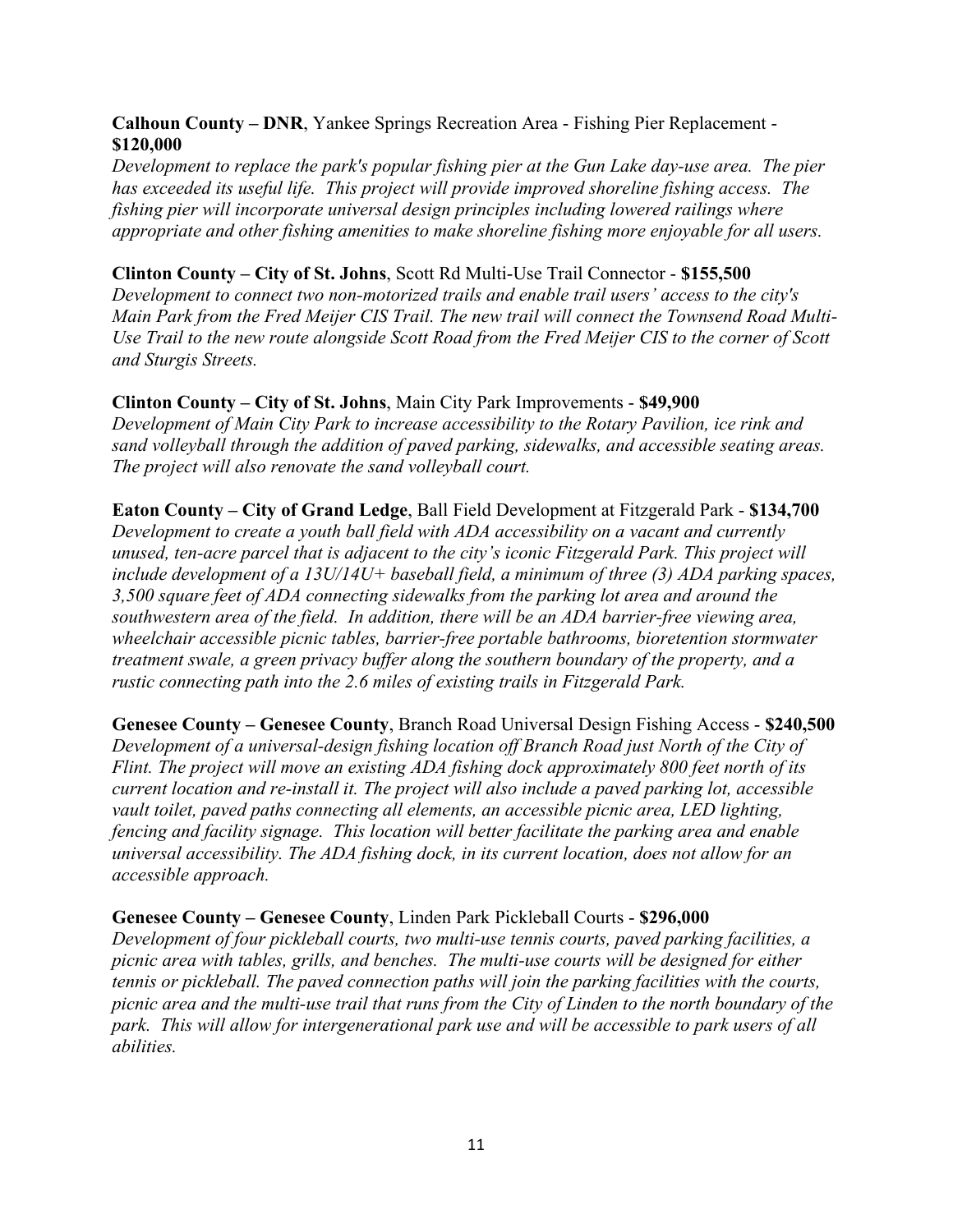#### **Genesee County – Mundy Charter Township**, Miracle League Field - **\$256,400**

*Development of an accessible Miracle League Field at Mundy Township's new park, Mundy Miracle Commons. The Miracle League Field will include prefabricated dugouts with wraparound shade screening, fencing, and field lighting. Other amenities include team/spectator benches, sidewalk connections from the parking lot, trash receptacles around the site, and interpretive signage identifying ecological points of interest around the site.*

#### **Genesee County – Vienna Charter Township**, Neff Road Bike Path Project- **\$296,600**

*Development of the Neff Road Bike Path to improve safety and accessibility. The 3,000-foot paved, accessible path will connect from the City of Clio's bike path to the existing trailhead at Neff Road.*

**Ingham County – Ingham County**, Hawk Island Park Boardwalk and Fishing Pier - **\$300,000** *Development project at Hawk Island Park to remove the existing boardwalk along the northeast edge of the pond and install a new accessible floating boardwalk, fishing docks and accessible path approaches. A minimum of 26% of the dock and boardwalk railings will be at a 32-inch height to provide better fishing access and viewing opportunities. The existing land path will be replaced with a 10' wide path along the water to extend to the docks. The project will include native plant restoration and interpretive signage.*

## **Ingham County – Ingham County**, Lake Lansing Park North Boardwalk/Trail - **\$300,000** *Development work at the popular Lake Lansing Park North that includes 680' of boardwalk replacement, 605' of trail reconstruction, new entry sign, new entry gate, interpretive signage, bench, and rain gardens. The project will provide universal accessibility to the wooded nature trail which is presently not accessible for people using wheelchairs or those with limited mobility.*

#### **Ingham County – City of Lansing**, Adado Riverfront Park Improvements - **\$300,000**

*Development Project at Adado Riverfront Park to construct an elevated deck/boardwalk and observation area for improved engagement with the Grand River. Bike racks, accessible routes, benches, and picnic tables will be included. This project will complement a separately funded effort to install a universally accessible playground with barrier-free parking.*

#### **Ingham County – City of Lansing**, Fenner Pathway - **\$300,000**

*Development of a 10-foot wide, 1.7-mile, ADA-compliant Hot-Mix Asphalt (HMA) pathway connecting Lansing's River Trail and the proposed Bear Lake Pathway, scheduled for construction in 2021, to Fenner Nature Center. With the increasing interest in biking, hiking, fishing, and nature observation supported by the River Trail along the Grand River, this project will help the city to better meet these needs by providing improved connectivity to these amenities for current users and for users currently under-served in the southeast part of Lansing.*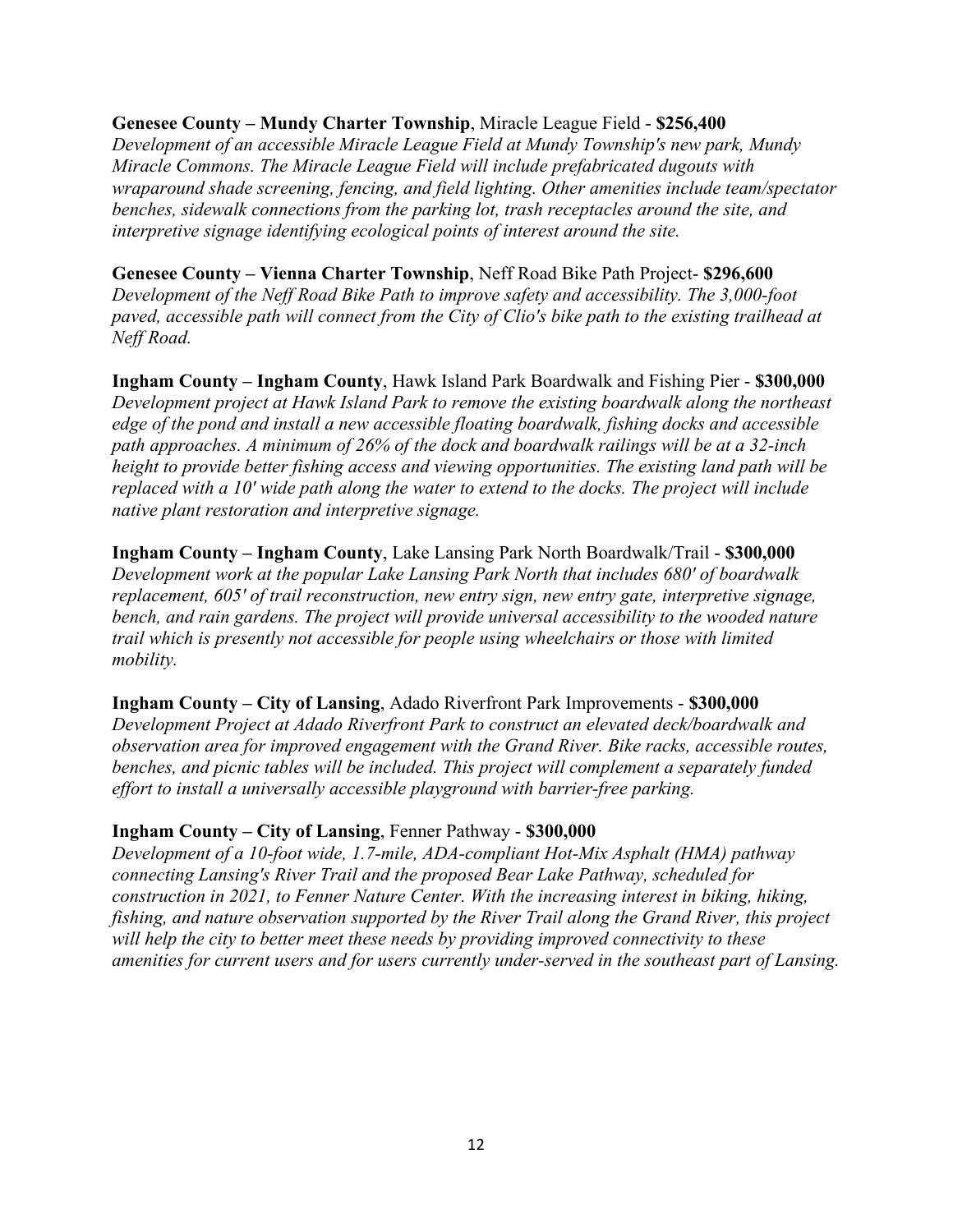**Ingham County – City of Lansing**, Corporate Research Park Path Development - **\$300,000** *Development project to construct a 10-foot-wide ADA-accessible HMA pathway with 2-foot shoulders from the Forest Road Pathway located on Forest Road just east of US-127 overpass then heading southeasterly to the intersection of Technology Boulevard and Collins Road where the path will meet with bike lanes and proposed sidewalk and continue south on Collins Road to Dunckel Road to connect to existing non-motorized facilities.*

# **Ingham County – City of Mason**, Rayner Park Community-Build Playground - **\$242,500**

*Development project in the City of Mason for a playground at Rayner Park, a 62-acre regional park which features multiple recreational opportunities including baseball, volleyball, soccer, performance stage, and two large ponds. The playground will replace the heavily used 28-yearold, deteriorating wooden play structure. The structure has been professionally evaluated and is recommended to be replaced due to accessibility, decayed wood, and the materials containing Chromated Copper Arsenate. The proposed new barrier-free playground will feature a variety of play equipment, access walkways and seating.*

## **Ingham County – Meridian Charter Township**, MSU to Lake Lansing Connector Trail - **\$300,000**

*Development of Phase III of the MSU to Lake Lansing Connector Trail, an off-road, nonmotorized trail from Marsh Road to Green Road. Phase III will provide the final connection to both Ingham County Parks around Lake Lansing. The trail will improve business by connecting to the commercial core of Haslett, while furthering the outstanding recreational options within Meridian Township.*

# *Greater Tri-Cities / Thumb*

**Bay County – City of Auburn**, Auburn Community Park ADA Improvements – **\$249,700** *Development at Auburn Community Park to improve accessibility and increase the use of the park for walking running, biking and other physical activities. The project will renovate and expand the trail within the park and add an accessible canoe-kayak launch. Accessible parking and walkways will be included in the project to connect park visitors with picnic tables, grills, and disc golf.*

## **Bay County – Monitor Charter Township**, Kawkawlin River Access Improvements – **\$269,400**

*Development to improve fishing access at Herbert Steih Memorial Park along the Kawkawlin River. The project includes a new canoe-kayak launch, pathways, pavilion, and amenities such as benches and interpretive signage along the Kawkawlin River. Improvements also include the renovation of the existing canoe-kayak launch and parking lot. The intent is to make the site more accessible and safer for all park users.*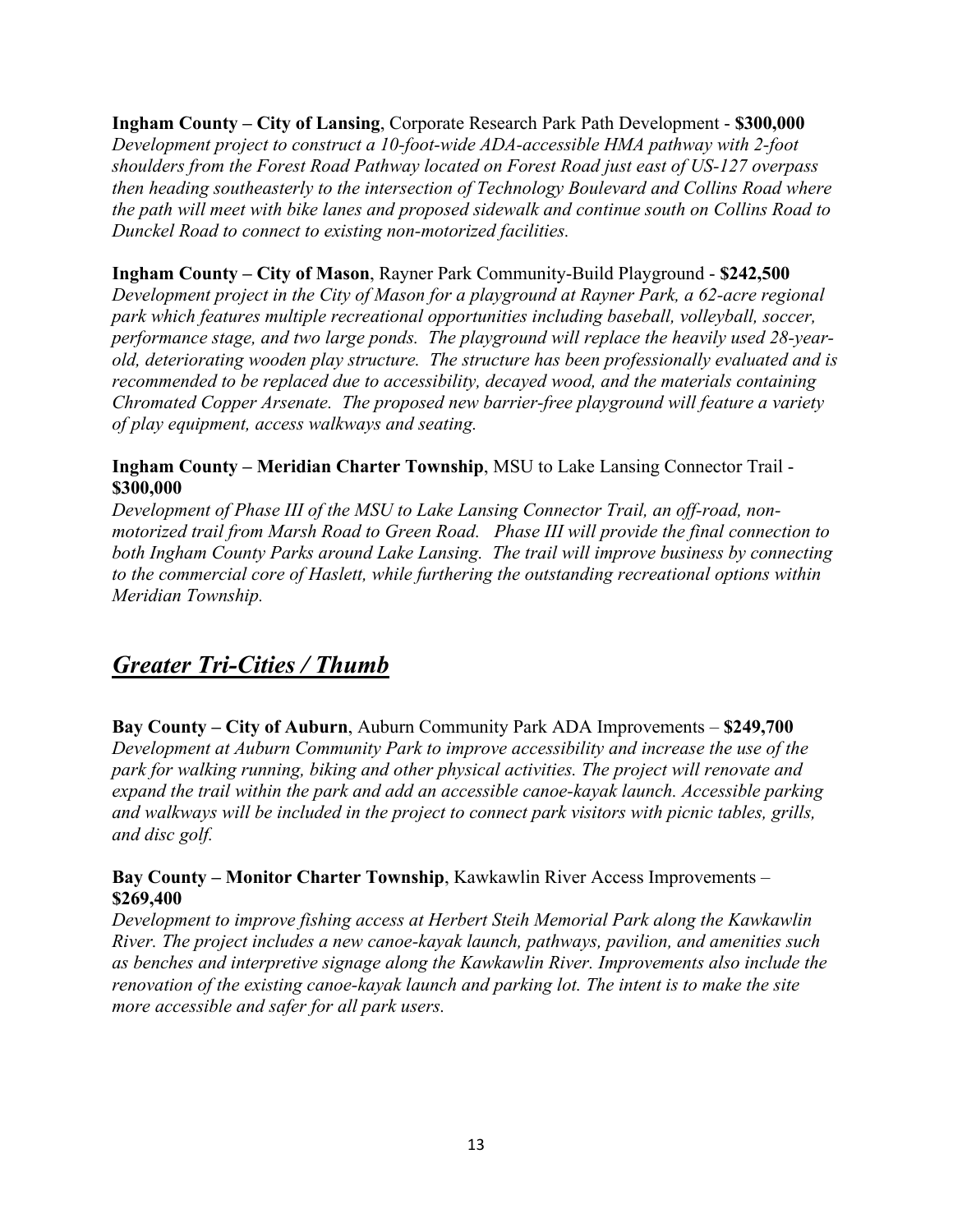**Huron County – City of Caseville**, Riverside Park and Water Trailhead – **\$298,800** *Development of the City of Caseville's Riverside Park and Water Trailhead. The project includes a fishing pier along the Pigeon River, an ADA-compliant kayak launch to access the Tip of the Thumb Heritage Water Trail, and a boat launch with a lift to assist boaters. Riverside Park is located in downtown Caseville and offers unique public access to nature viewing, walking, fishing, boating and picnicking.*

**Midland County – Midland County**, Pere Marquette Rail-Trail Revitalization – **\$300,000** *Development to renovate over 2.5 miles of the Pere Marquette Rail-Trail and trailhead near Dublin Avenue in Midland. Improvements will provide new Universal Access improvements such as benches, informative signs and trail maps with key destinations, distances of travel noted, trash receptacles and bollards.*

**Midland County – Midland Charter Township**, GLBRT Path Extension – **\$300,000** *Development of a 1-mile extension of the Midland Township Walking Path starting near Overlook Park to Stewart Road. This trail is part of the Great Lakes Bay Regional Trail (GLBRT) network connecting Midland, Bay City, and Saginaw. It is also an official connector route of the Iron Belle Trail. The trail will provide barrier-free access with at least a 6'-wide path.*

**Midland County – City of Midland**, Tittabawassee River Pedestrian Corridor – **\$300,000** *Development at upper Emerson Park to improve the Tittabawassee riverfront at the confluence of Sturgeon Creek and create a welcoming pedestrian green space. Two accessible pathways will connect the project site to the adjacent Pere Marquette Rail-Trail from which trail users can enjoy universally accessible views of the river with accessible picnic locations and riverfront wildfowl viewing. Overlook platforms on either side of the confluence will provide fishing opportunities at the mouth of the creek with new accessible railings along the existing seawall. Improvements will continue onto the Pere Marquette Rail-Trail where an existing pedestrian bridge between the pathways leading to the riverfront will receive new decking and railing that will open up universal viewing of Sturgeon Creek and the Tittabawassee River.*

**Saginaw County – Carrollton Township**, Carrollton IBT Trailhead – **\$134,500**

*Development of a trailhead along the Iron Belle Trail (IBT) in Carrollton Township. The trailhead will include parking, a pathway connecting to the IBT, benches, interpretive signage, bike repair station, porta-john structure, and rain garden with native plantings.*

**Saginaw County – DNR**, Saginaw Riverfront Park - Phase 3 Development – **\$300,000** *Development of amenities at Saginaw Riverfront Park (acquired by the DNR in 2019). Since then, the DNR has been working with Saginaw County Parks to develop the park into a passive recreation area for the City of Saginaw with two previous Michigan Natural Resources Trust Fund grants to help fund phases 1 and 2 of the park development. The proposed project will develop an additional 0.75 miles of trail and a scenic overlook to the wetlands located at the southern end of the park, bringing the total developed trail length within the park to 2 miles and adding a premier location for birding and wildlife observation.*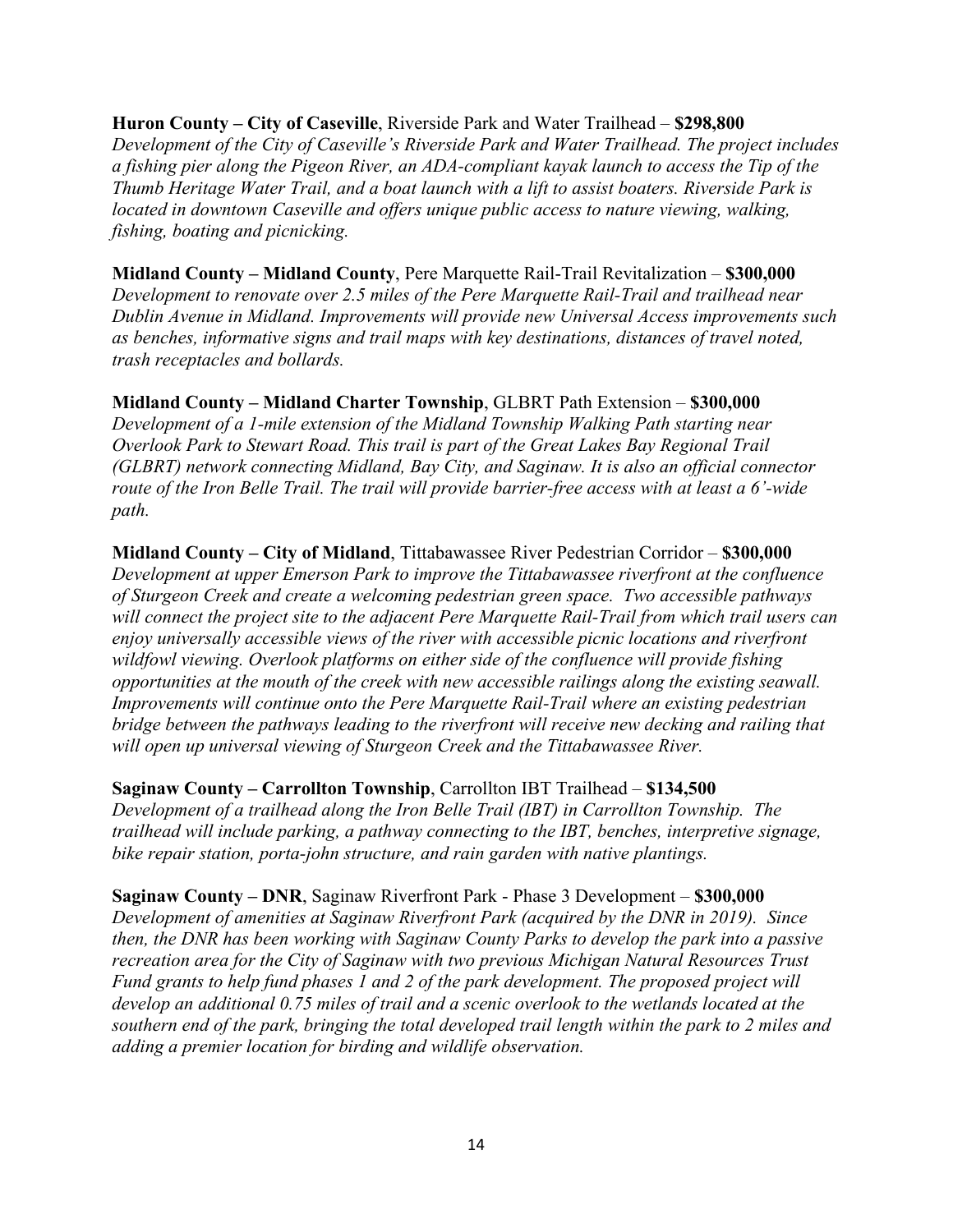**Saginaw County – Thomas Township**, Nature Preserve Trail and Amenities – **\$300,000**

*Development of the Thomas Township Nature Preserve to include a hiking and observation trail of approximately 3700 feet by 8 feet and fully accessible. The trail will include six seating areas that can be used for rest or observation of the preserve, as well as the bodies of water that surround the preserve. The seating areas include benches and trash bins. The plan also includes a covered picnic pavilion area with accessible picnic tables, and an accessible observation deck and fishing platform. Interpretive signs will highlight the history of the Tittabawassee River, the preserve's location, native plantings, and habitat restoration projects.*

# **Sanilac County – Sanilac County**, Forester Park Playground Accessibility Renovation – **\$80,200**

*Development to renovate a playground, seating and viewing areas, grills, and walkways at Forester Park on Lake Huron in Sanilac County. New, accessible playground equipment will be chosen to replace older metal slides and swings and complement accessible playground equipment obtained through a 2012 Trust Fund grant. The project will add accessible walkways from the parking area to benches for scenic viewing of Lake Huron and an accessible fire pit.*

# *Southeastern Michigan*

# **Jackson County** – **City of Jackson**, MLK Equality Trail - **\$300,000**

*Development project to renovate and increase the width of a trail from Prospect Street to South West Avenue in Jackson. This is a highly used area of the trail system and needs upgrading to meet ADA guidelines. This trail will connect to the regional Falling Waters Trail.*

#### **Jackson County** – **Jackson County**, Sparks County Park Pickleball Courts - **\$300,000**

*Development project that includes the addition of a pickleball court complex to Sparks Foundation County Park (Cascades Park). The complex will include eight courts and is a renovation of the former tennis courts, which haven't been used since 2008. The project will include an 8-foot-wide access pathway that connects to Jackson County's state-wide trail network, a shade structure, and fencing. Cascades Park is a regional draw and is widely known for its world-famous Cascade Falls.*

## **Lenawee County** – **Raisin Charter Township**, Mitchell Park Shelter Renovation and Pathways - **\$267,300**

*Development project to renovate shelters and restrooms at Mitchell Memorial Park. New pathways will connect the parking areas, shelters, and ball fields. from the parking area to the bullpen, access pathways within the off-leash areas, water bottle and pet water filling station, benches, dog waste station, and parking lot improvements.*

**Oakland County** – **City of Ferndale**, Martin Road Park Walkways and Pavilion - **\$68,000** *Development of an accessible walking path, picnic pavilion and basketball court at the City of Ferndale's 20-acre Martin Road Park. The project will also include benches, trash and recycling bins, drinking fountain and picnic tables to enhance the community park.*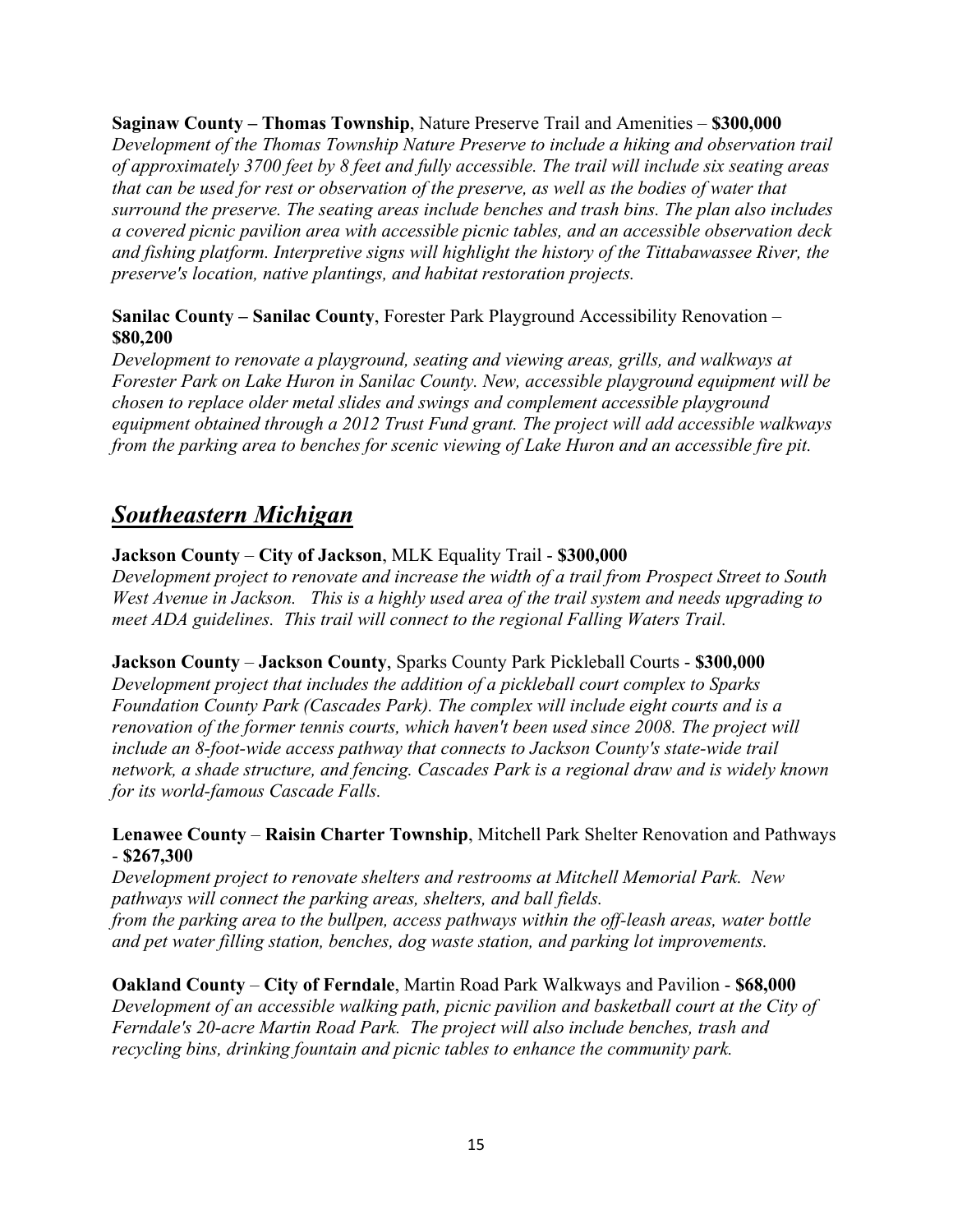## **Oakland County** – **City of Rochester**, Memorial Grove All Abilities Park - **\$225,000**

*Development of a new play structure at the All-Abilities Playlot at Halbach Field along the Paint Creek Trail. The new playlot will feature accessible playground equipment and safety surfacing.*

## **Oakland County** – **Village of Wolverine Lake**, Clara Miller Park Playground - **\$100,000**

*Development at Clara Miller Park in the Village of Wolverine Lake for a new accessible playground. The playground will feature poured-in-place rubberized safety surfacing and new play equipment designed to appeal to a variety of ages and abilities. The project also includes additional walkways and landscaping with a rain garden for gathering storm water.*

# **St. Clair County – City of Algonac,** Community Outdoor Swimming Pool Renovation - **\$300,000**

*Renovation of the outdoor swimming pool at Lions Field Park in Algonac. The pool, originally built in 1957, will be renovated to add a sloped entry, small water play features, new deck and fencing, and a new pool equipment building. The project will improve barrier-free access, promote safe, healthy living, and attract new visitors to St. Clair County.*

## **St. Clair County – City of Port Huron,** Sanborn Park and Nature Area Trail - **\$100,000** *Development at Sanborn Park including renovation of a play area with a fun natureenvironment theme, trail improvements, educational signage, birdhouses, and parking lot to promote use of the park for hiking, biking, and enjoying the natural area.*

# **Washtenaw County – DNR**, Pinckney Recreation Area - Potawatomi Trail Renovation - **\$300,000**

*Development to renovate the Potawatomi Trail. This 17-mile-long trail located a short distance from Ann Arbor continues to increase in popularity with hikers and bikers. As a result of this increased use and poor trail design, the surface conditions have deteriorated. Specifically, fall lines and erosion need to be addressed to improve safety and sustainability for the future. Also, there are five wooden bridges on the trail that are between 20 and 30 years old and in need of significant repairs or replacement.*

# **Washtenaw County – Northfield Township**, Northfield Community Park - Pathways and Parking - **\$300,000**

*Development of the newly acquired Northfield Township Community Park. This project will create the park entrance with a village green feel, along with parking and connected pathways. The central part of the park will encompass a figure-eight of walkable trails complementing the park's natural features.*

## **Washtenaw County – Superior Charter Township**, Plymouth Road Pathway Development - **\$300,000**

*Development of a trail along Plymouth Road from the Marshall Nature Area through the Dixboro community area. The trail will provide non-motorized access to the Marshall Nature Area, which has onsite parking and offers nature trails for hiking and nature viewing opportunities. The trail will also connect to a park located in the Dixboro named, "The Green", which has playground equipment and a ball diamond, and hosts community activities such as the Dixboro Farmers Market and township parks and recreation programming.*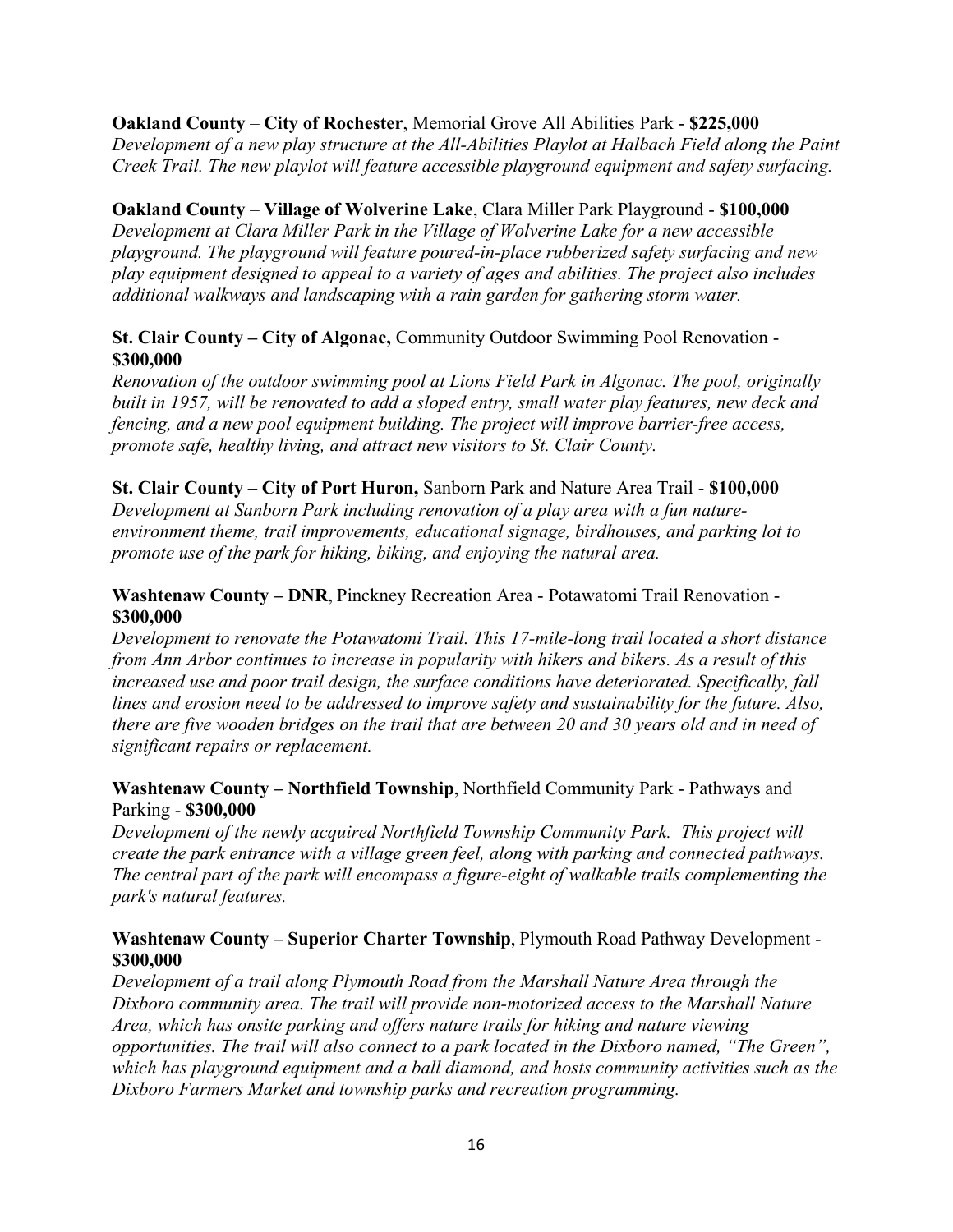**Washtenaw County – City of Ypsilanti**, Frog Island Trailhead Accessibility - **\$300,000** *Development project at Frog Island Park to design and construct an accessible canoe/kayak launch. Amenities will include: an accessible fishing space; an accessible path to the track and field; paving the parking area; van-accessible barrier-free parking and green stormwater controls. Frog Island is a prime location for Huron River Water Trail and Border to Border/Iron Belle Trail access.*

**Wayne County – City of Detroit**, Patton Park - Joe Louis Greenway Development - **\$300,000** *Development Project at Detroit's 93-acre Patton Park for both bicycle and pedestrian trails as part of the Joe Louis Greenway (JLG) in southwest Detroit. The Joe Louis Greenway is a 27 mile planned multi-use trail that extends from the Detroit Riverfront to Highland Park, Dearborn, and Hamtramck and includes the Dequindre Cut and portions of the Detroit Riverwalk. The bicycle portion of Michigan's Iron Belle Trail from Detroit to Ironwood runs concurrent with the JLG in this location.*

#### **Wayne County – City of Detroit**, Romanowski Park - Joe Louis Greenway Development - **\$300,000**

*Development Project at Detroit's 26-acre Romanowski Park for both bicycle and pedestrian trails as part of the Joe Louis Greenway in southwest Detroit. The Joe Louis Greenway is a 27 mile planned multi-use trail that extends from the Detroit Riverfront to Highland Park, Dearborn, and Hamtramck and includes the Dequindre Cut and portions of the Detroit Riverwalk.*

**Wayne County – DNR**, W.G. Milliken State Park - Accessible Berm Development - **\$300,000** *Development of features related to the accessible pathway to the top of the big berm at WG Milliken State Park. The berm is used frequently by local residents as an exercise challenge. As a result, significant erosion has occurred. This project will provide a modern path to eliminate erosion and provide ADA accessibility to the top of the berm and memorable views of the Detroit River and Canada. Extensive landscaping is planned as part of this project which will enhance the beautify of this part of the park substantially.*

# **Wayne County – City of Hamtramck**, Veterans Park and Hamtramck Stadium Restroom Renovation - **\$300,000**

*Development project at Hamtramck Stadium and Veterans Memorial Park to renovate a restroom facility including a drinking fountain and utility infrastructure. The project will also feature a repaved path from the Hamtramck Stadium parking lot to the restroom facility. Together, Hamtramck Stadium and Veterans Park occupy about 50% of the 26-acre Recreation District. Considering the volume of activity in the Recreation District, a restroom and drinking fountain are critical to enhancing the quality of life, health and well-being of the diverse community and many users of the park.*